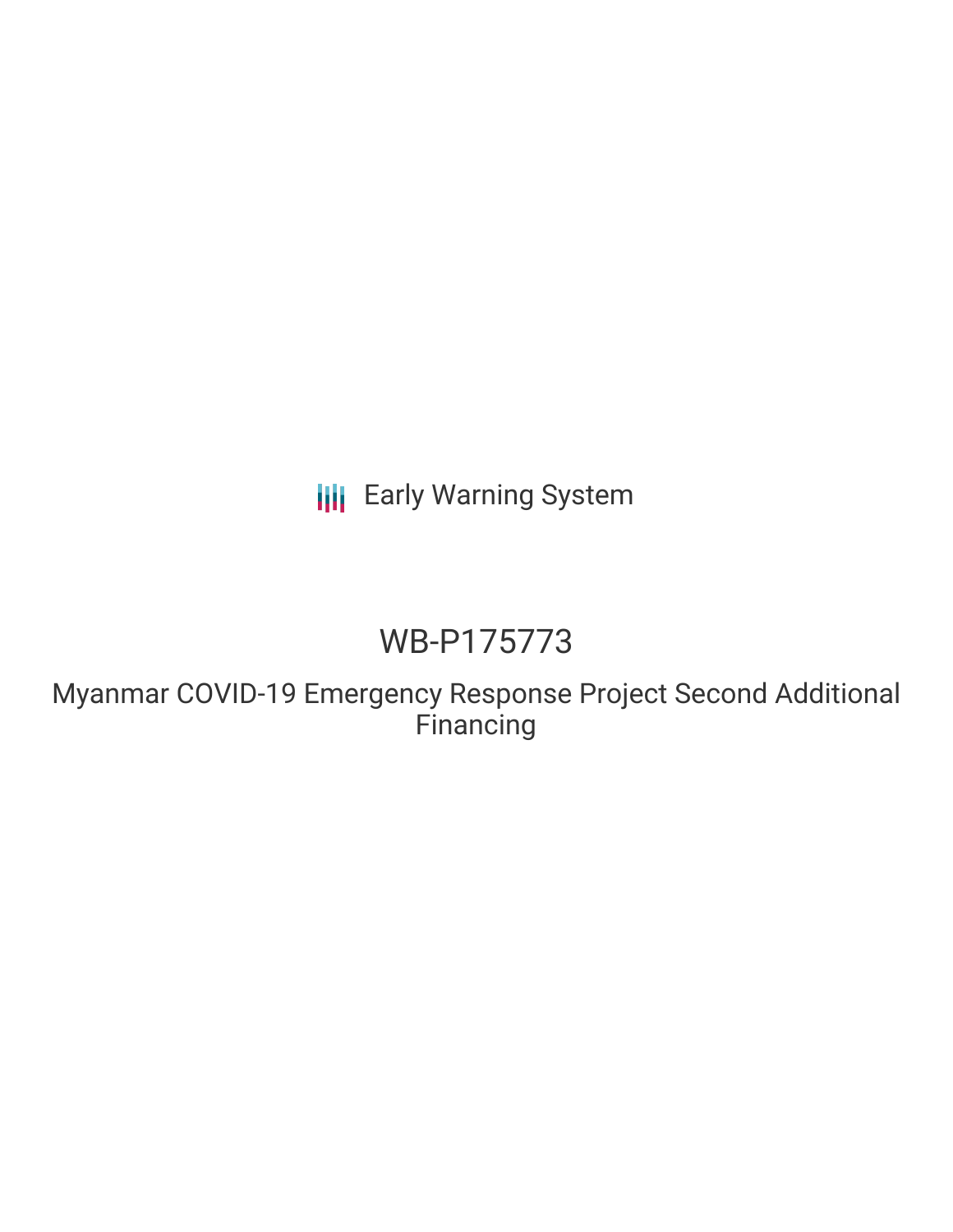



#### **Quick Facts**

| <b>Countries</b>               | Myanmar                     |
|--------------------------------|-----------------------------|
| <b>Financial Institutions</b>  | World Bank (WB)             |
| <b>Status</b>                  | Proposed                    |
| <b>Bank Risk Rating</b>        | U                           |
| <b>Borrower</b>                | Government of Myanmar       |
| <b>Sectors</b>                 | <b>Education and Health</b> |
| <b>Investment Type(s)</b>      | Loan                        |
| <b>Investment Amount (USD)</b> | $$60.00$ million            |
| <b>Loan Amount (USD)</b>       | $$60.00$ million            |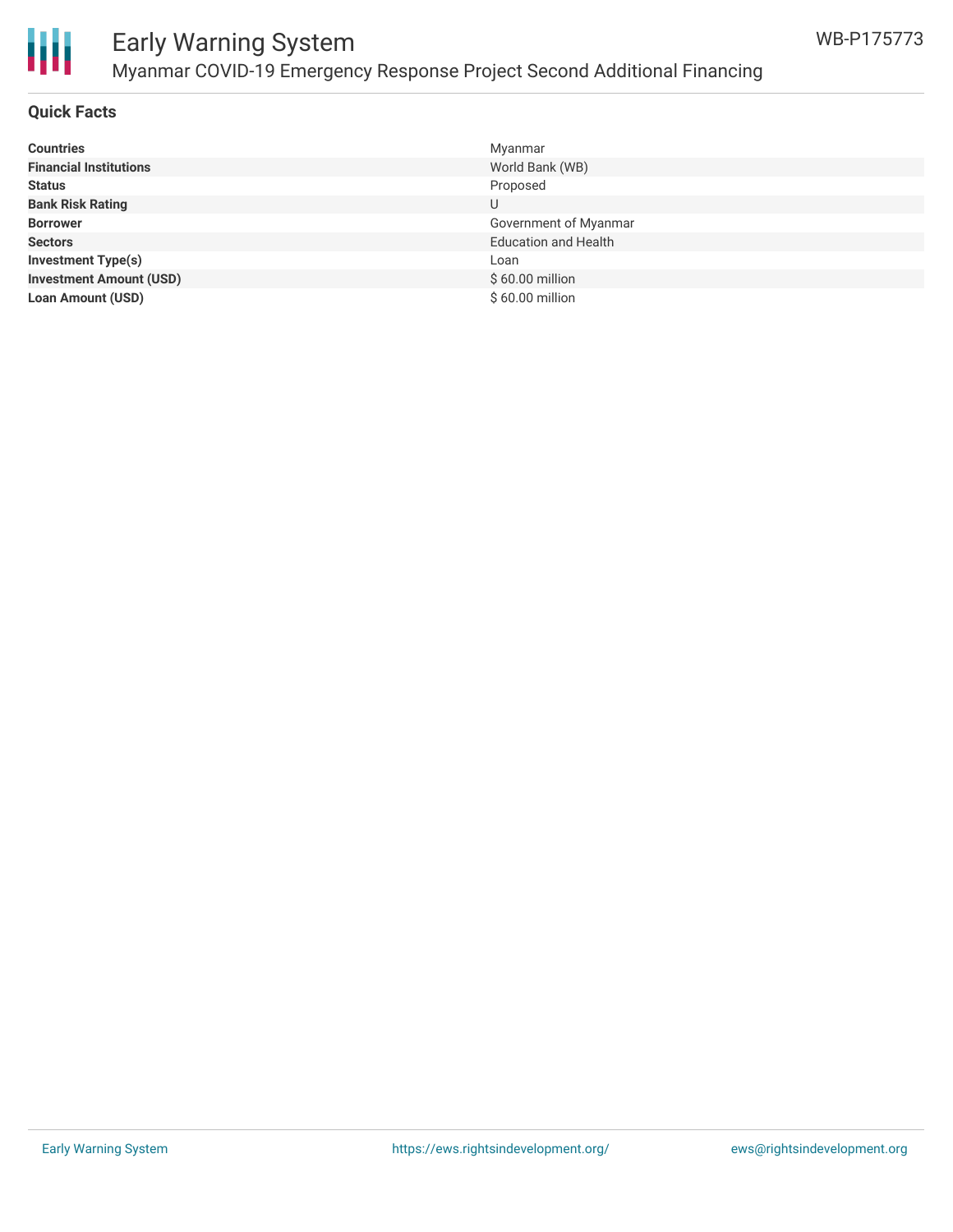

## **Project Description**

According to the World Bank project page, the objective of this project is to respond to the threat posed by COVID-19 and strengthen national systems for public health emergency preparedness in Myanmar.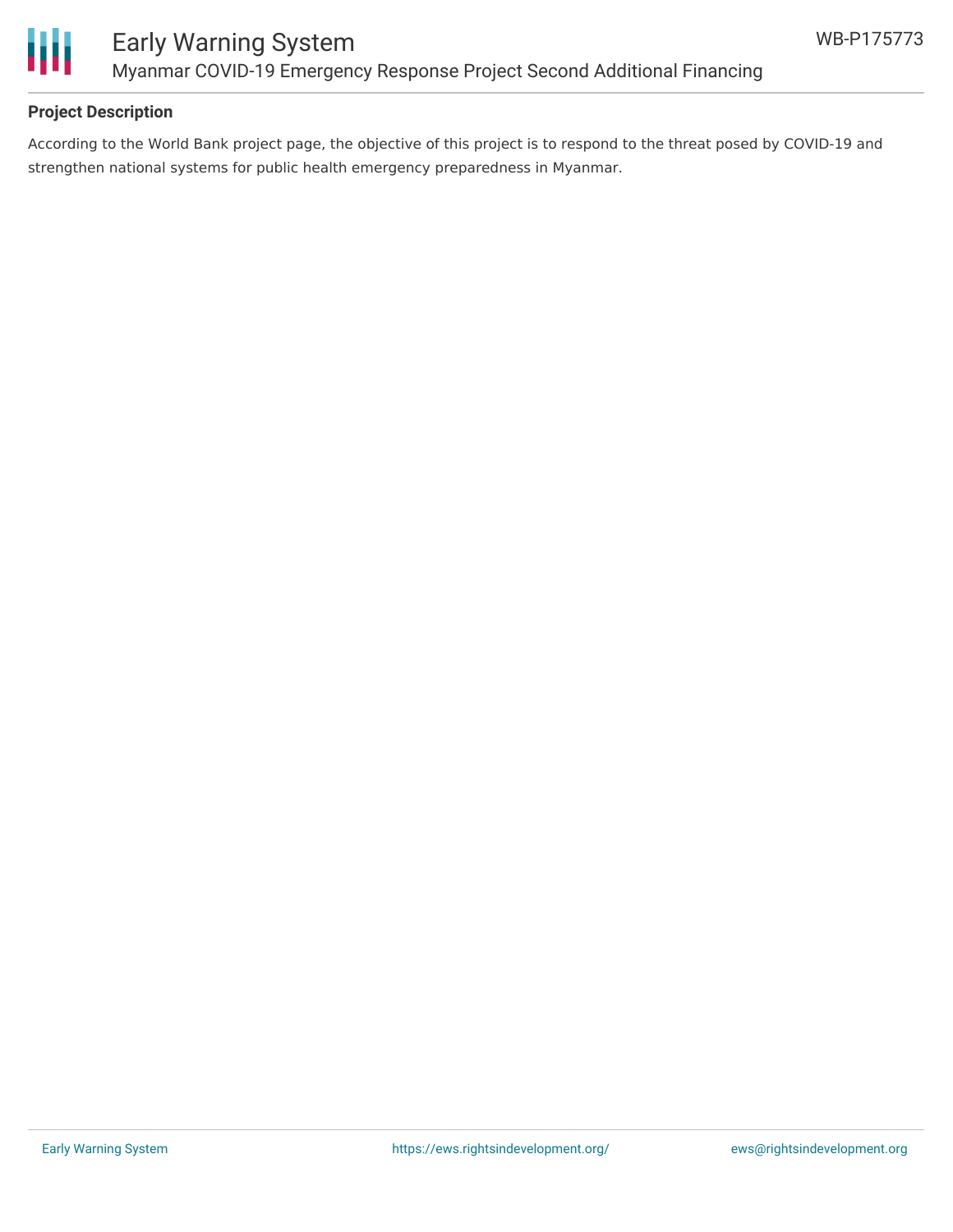

### **Investment Description**

World Bank (WB)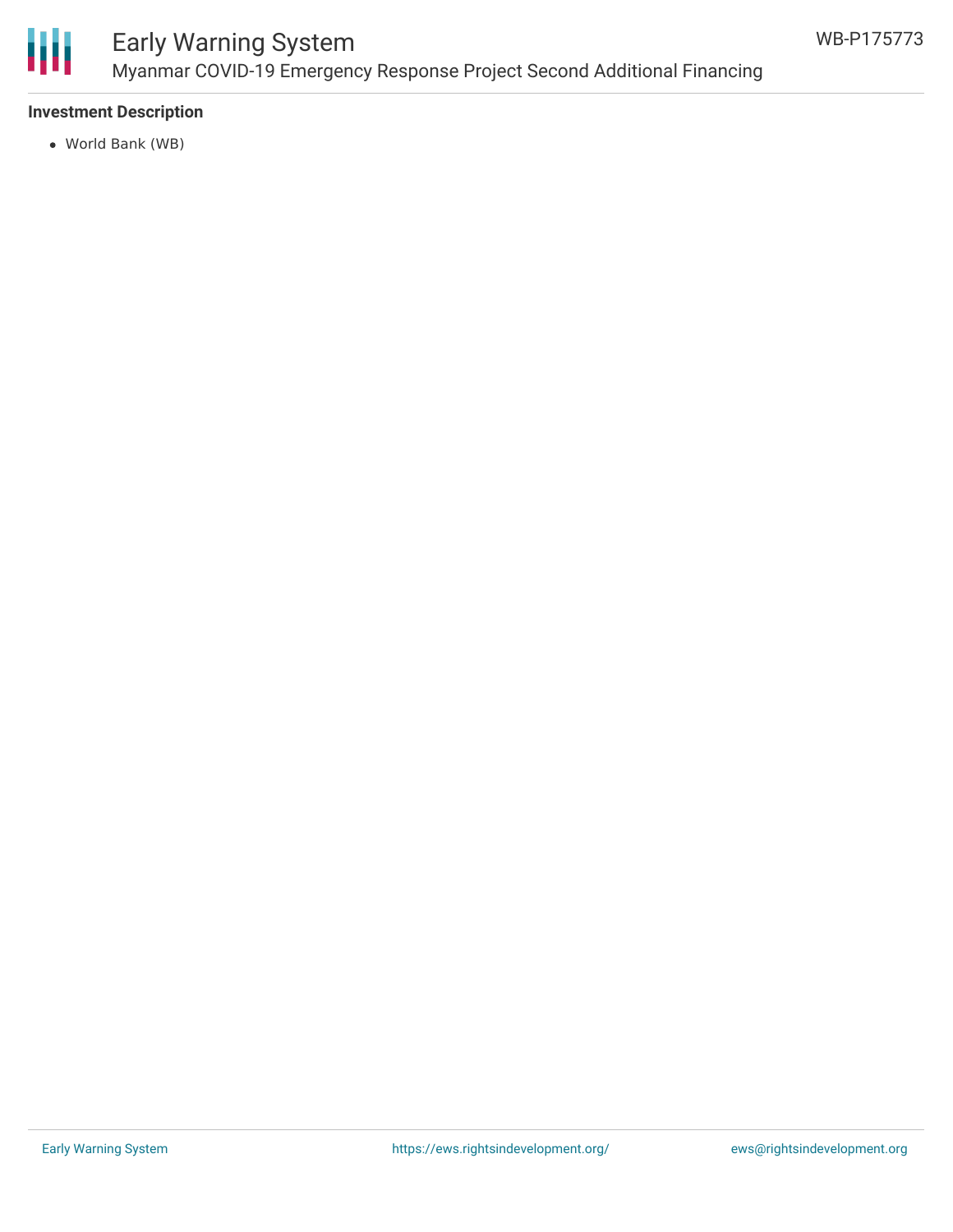

### **Contact Information**

WORLD BANK

Paul Jacob Robyn, Tomo Morimoto - Project contact details not provided at the time of disclosure.

#### ACCESS TO INFORMATION

To submit an information request for project information, you will have to create an account to access the Access to Information request form. You can learn more about this process at: https://www.worldbank.org/en/access-toinformation/request-submission

#### ACCOUNTABILITY MECHANISM OF THE WORLD BANK

The World Bank Inspection Panel is the independent complaint mechanism and fact-finding body for people who believe they are likely to be, or have been, adversely affected by a World Bank-financed project. If you submit a complaint to the Inspection Panel, they may investigate to assess whether the World Bank is following its own policies and procedures for preventing harm to people or the environment. You can contact the Inspection Panel or submit a complaint by emailing ipanel@worldbank.org. Information on how to file a complaint and a complaint request form are available at: https://www.inspectionpanel.org/how-tofile-complaint